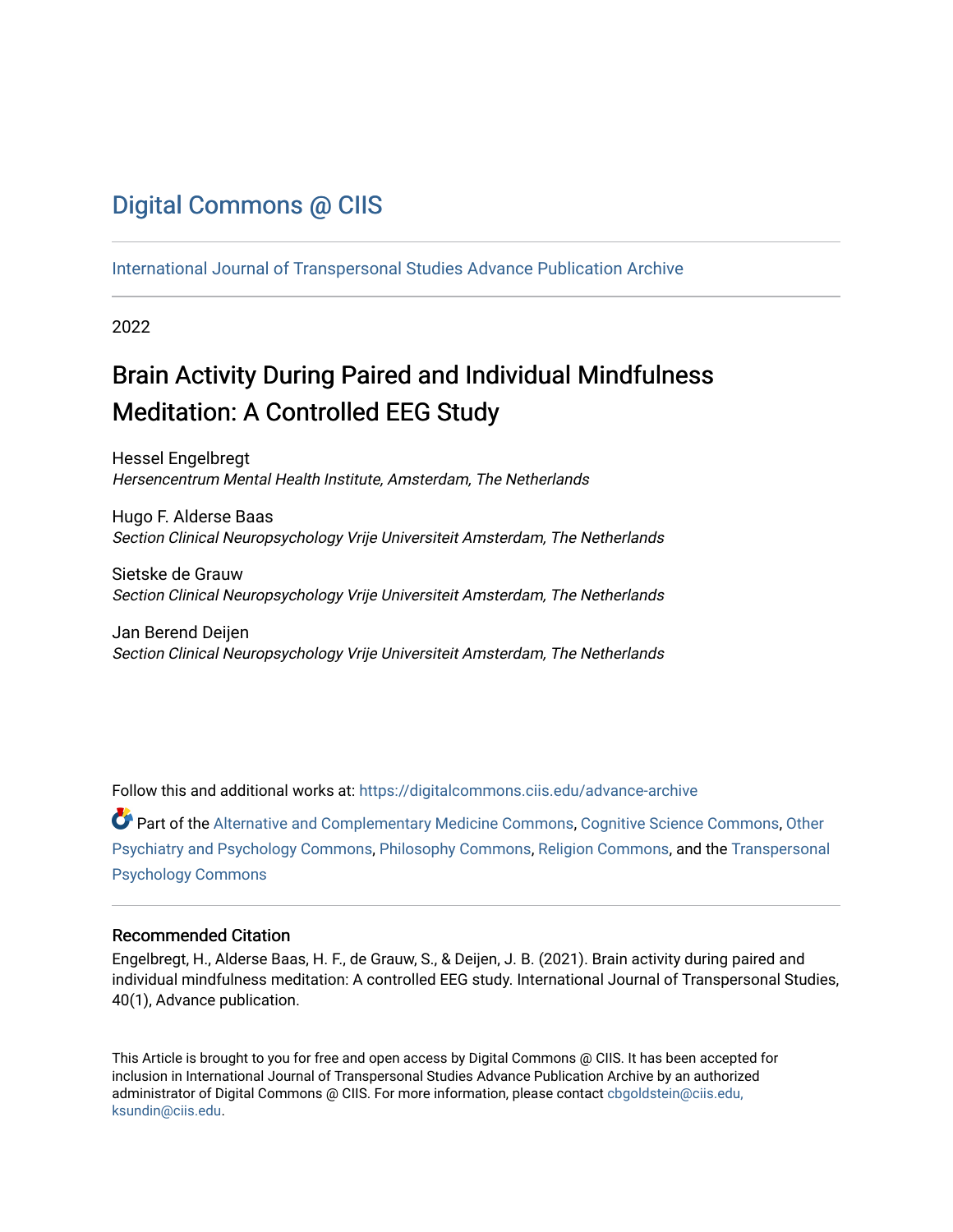# **Brain Activity During Paired and Individual Mindfulness Meditation: A Controlled EEG Study**

# *Hessel Engelbregt*

Hersencentrum Mental Health Institute Amsterdam, The Netherlands Department of Psychiatry and Psychotherapy Ludwig-Maximilians-University of Munich Munich, Germany

## *Sietske de Grauw*

Section Clinical Neuropsychology Vrije Universiteit Amsterdam, The Netherlands

## *Hugo F. Alderse Baas*

Section Clinical Neuropsychology Vrije Universiteit Amsterdam, The Netherlands

# *Jan Berend Deijen1*

Section Clinical Neuropsychology Vrije Universiteit Amsterdam, The Netherlands GGZ Amsterdam, The Netherlands

**Objective:** In this study, we evaluated brain electroencephalographic (EEG) activity in healthy participants during the performance of paired and individual mindfulness meditation (MM). We hypothesized that EEG activity is differentially affected by meditation in pairs compared to individual meditation.

**Methods:** A total of 20 healthy female university students (mean age 19.54 years, SD =1.53) with no prior experience in MM participated in this study. All participants had to perform a 5-minute MM task together and individually while the other participant was in rest or performing a concentration task (control condition). To exclude social interaction as main factor, participants were separated from their research partner by an opaque screen while instructions were given through headphones. Brain electroencephalographic (EEG) activity from each individual student was measured during all conditions.

**Results:** The main findings indicate that left-frontal alpha and theta spectral EEG power was significantly higher during the paired MM condition compared to individual MM and control condition.

**Conclusions:** This controlled MM study demonstrates differences in brain activity between practicing mindfulness in pairs compared to practicing it individually. We conclude that the increased alpha and theta EEG power during paired MM may be associated with social facilitation or the activation of "theory of mind." The results invite further reflection on interpersonal communication and mindfulness.

### **Keywords:** *mindfulness meditation, individual meditation, paired meditation, EEG, theory of mind, brain activity*

**Manufold Example 19 and September 11** increasingly applied type of training<br>or therapy in the Western world. The<br>usefulness of MM has been studied across various increasingly applied type of training or therapy in the Western world. The usefulness of MM has been studied across various populations, including cancer patients (Ho et al., 2017), cardiac patients (Zieff, 2017), healthcare professionals (T. Lomas, Medina, Ivtzan, Rupprecht, & Eiroa-Orosa, 2018) and lawyers (Minda, Cho, Nielsen, & Zhang, 2019). Most studies use MM to reduce stress as an alternative therapy for Western healthcare (Hilton et al., 2017), whereas some research is focused on the kind of processes MM

alters in the brain (Cahn & Polich, 2006; Chiesa & Serretti, 2010). Meditation is sometimes linked to attention and concentration to the inner self, which ultimately generates a present-moment experience (Kabat-Zinn, 1994). In academic literature about meditation, the term *meditation state* refers to the altered sensory and metacognitive awareness that can arise during meditation practice and the term *meditation trait* refers to the lasting changes that persist in the practitioner irrespective of being actively engaged in meditation (Shapiro & Walsh, 1984). Improvement of attention and well-being, as

**International Journal of Transpersonal Studies**, 40(1), Advance Publication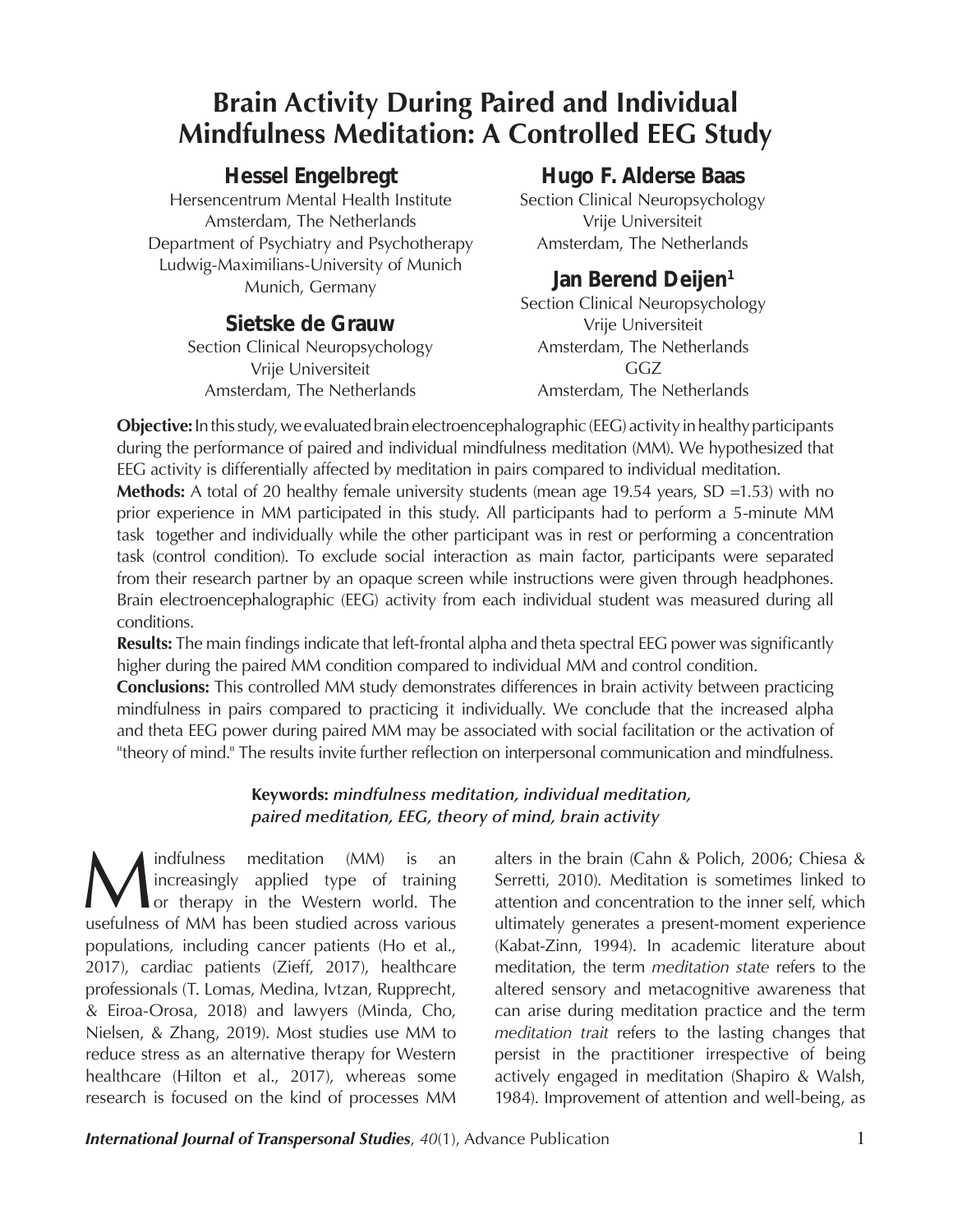well as reduced stress and depression, have been found in meditators who meditate for at least a couple of years (Cahn & Polich, 2006). Although self-awareness may increase, it is not clear whether self-referential awareness is an essential aspect in improvement of attention and reduction of stress and depression. Rather, with time and practice, metacognition may increase, but self-centeredness is purported to decrease (Dahl, Lutz, & Davidson, 2015).'These findings are less clear in short-term MM, where most meditators are new to meditation or just meditate to participate in a research study.

In contrast to the reported positive benefits, MM can have concerning side effects. For instance, a cross-sectional study on the effects of intensive and long-term meditation reported that over 60% of individuals had at least one unwanted effect, such as increased anxiety, depression and even full-blown psychosis (Shapiro Jr, 1992), These adverse effects may be induced by the awareness of difficult feelings or the exacerbation of psychological problems (Tim Lomas, Cartwright, Edginton, & Ridge, 2015). Indeed, emotional difficulties have been reported in people practicing MM. In one study, an 8-week mindfulness-based stress reduction (MBSR) course appeared to increase stress and depression in some of the participants (Dobkin, Irving, & Amar, 2012). In addition, an experimental study on a short MM intervention with healthy individuals led to increased biological stress when compared with a control group (Creswell, Pacilio, Lindsay, & Brown, 2014). More recently, from 342 meditation practitioners 25.4% reported unwanted effects with varying severity, which were mostly transitory and related to individual practice (Cebolla i Martí, Demarzo, Martins, Soler, & García Campayo, 2017). Because of the small number of studies on adverse effects and the above cited relationship with individual practice, it remains unclear whether mindfulness per se can lead to negative health outcomes. It may be that a lack of understanding of the nuances of mindfulness among some instructors and associated poor teaching of mindfulness might pose the greatest risk to patients (Van Gordon, Shonin, & Garcia-Campayo, 2017).

In addition to conflicting data on benefits and unwanted effects, it should be noted that scientific data on mindfulness are still scarce and

conflicting. Many of the studies on mindfulness and meditation are poorly designed, lacking a control group and compromised by inconsistent definitions of what mindfulness actually is (Van Dam et al., 2018). Currently there is an increase in neuroimaging measures to clarify the neural activity associated with practicing mindfulness. However, as there are mostly no effect sizes calculated, the MM-induced effects on the brain compared to other cognitive training methods regarding diagnostic and/or therapeutic utility is still indefinable (Castellanos, Di Martino, Craddock, Mehta, & Milham, 2013).

MM has been reported to result in an unique psychophysiological response, measured as electrocortical activity (Schuman, 1980). In particular, studies reported increased alpha and theta activity in electroencephalography (EEG) during MM. For example, in experienced MM practitioners, increased alpha power was found in posterior regions and increased theta power in frontal and temporal-central regions, compared to a quiet rest condition (Lagopoulos et al., 2009). Furthermore, increases in both alpha and theta activity were found after 10 sessions of meditation, where theta activity was found during every stage of meditation and alpha activity only during a deeper stage of meditation (Tsai, Jou, Cho, & Lin, 2013). Increased theta activation has been found to be linked to activation of the frontal cortex and the anterior cingulate cortex (ACC) during the performance of attention and memory tasks, including a visual shortterm memory task, a counting task, a visual memory task and a breathing exercise. Results indicated that in all tasks theta activation was increased in the frontal cortex and the ACC (Asada, Fukuda, Tsunoda, Yamaguchi, & Tonoike, 1999). In a more recent study EEG amplitudes in 61 university students that were randomized to a 15-min single-session MM ( $n = 24$ ), neurofeedback ( $n = 17$ ), or sham-neurofeedback training  $(n = 20)$  were compared. After one session a higher global full-band alpha amplitude in MM as well as in neurofeedback participants was found compared with the alpha amplitude in shamneurofeedback participants (Chow, Javan, Ros, & Frewen, 2016). The researchers suggested that the absence of an increase in alpha power after MM relative to neurofeedback training might be due to

### 2 *International Journal of Transpersonal Studies* **Engelbregt, Alderse Baas, de Grauw, & Deijen**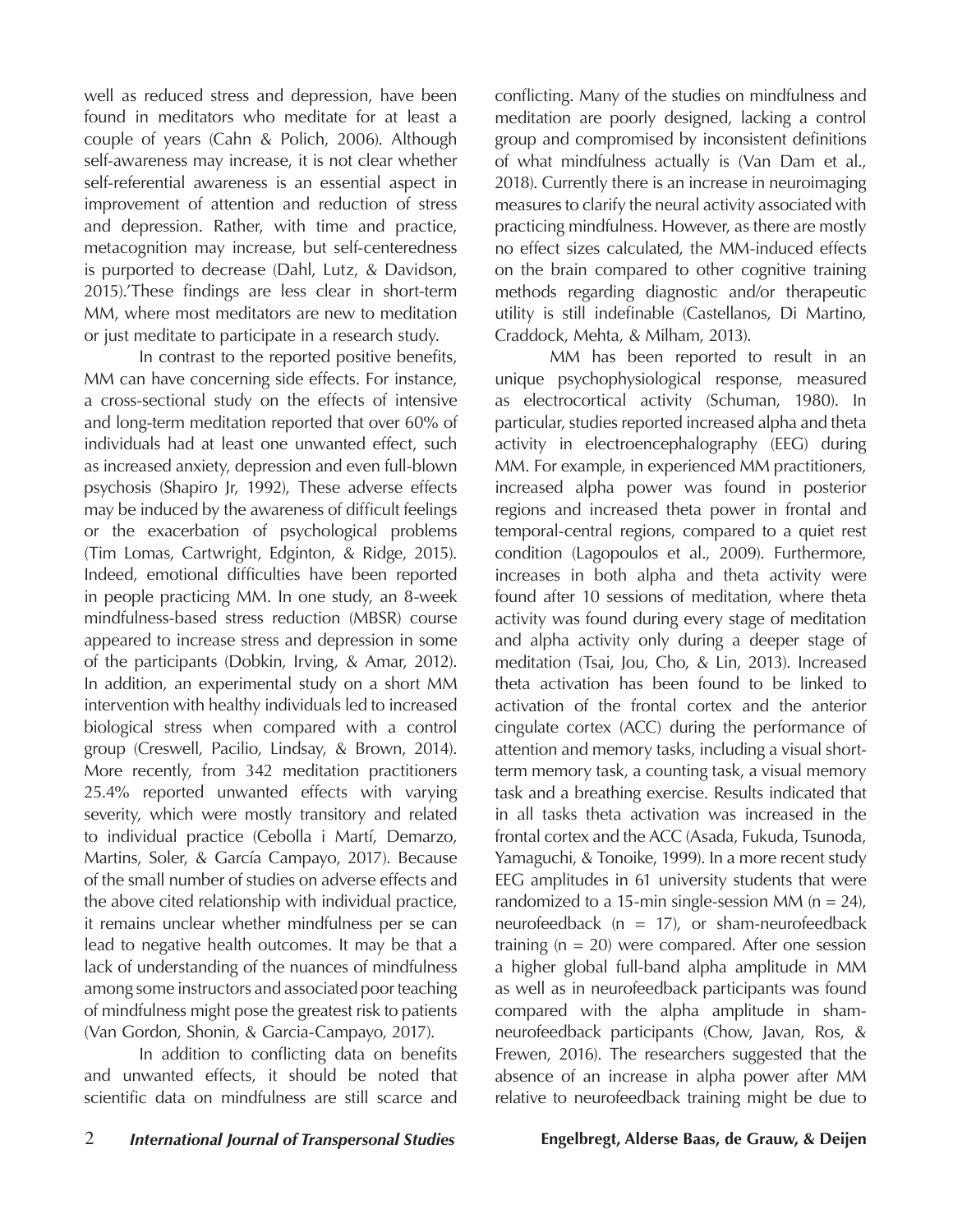the lack of multiple sessions. However, other studies do show effects of short-term MM on attention. In a study of four 20-minute sessions of MM on separate days, an MM training group (n=24) was compared to a group listening to an audiobook (n=25). After four days, the MM-group showed improved sustained attention compared to the control group (Zeidan, Johnson, Diamond, David, & Goolkasian, 2010). In another study (Tang et al., 2007), over a period of five days, 40 participants were given a short 20 minute MM training and another 40 participants practiced a form of progressive relaxation training (Bernstein & Borkovec, 1973). After 5 days of training, participants who meditated significantly increased their executive attention, as measured with the Attention Network Test (Macleod et al., 2010). However, no significant effects were found between the experimental and control groups, which the authors explained by the fact that the control group also received a relaxation training. In a 2011 study by Kerr et al., 6 students underwent a MM instruction and practiced MM daily for 8 weeks, while in the control condition 6 students were instructed not to meditate. MM participants showed increased alpha (9-10 Hz) modulation, which is linked to attentional processes (Kerr et al., 2011).

The literature suggests that MM can be helpful for personal as well as group purposes. In practice, MM is prescribed for several reasons by therapists, coaches, teachers and also by sports (e.g., running, basketball) trainers. There could be several reasons for one to choose for single or group MM. However, MM is mostly practiced in group-form as practitioners argue that group mindfulness makes you more connected to others, creating a sense of harmony. Indeed, humans are social creatures with a natural desire for social interaction. When two individuals interact, they continuously and mutually adapt their own actions to the actions to those of their partner, ultimately leading to become a coupled unit (Baumeister & Leary, 1995). It is known that task performance can be influenced merely by the presence of another person, who does not need to be an active cooperater but may be a passive spectator. In case of improved performance this phenomenon is called social facilitation (McLeod, 2011). Factors that may explain the occurrence of

social facilitation are 1) attention conflict, which motivates a person to pay more attention to the task than to the other person (Baron, 1986), 2) the fear of being appraised by the other person (Cottrell, Wack, Sekerak, & Rittle, 1968), and 3) increased arousal by the presence of others, which may improve performance of easy tasks (Zajonc & Sales, 1966).

In contrast, if the presence of another person impairs the quality of one's task performance, the phenomenon is called social inhibition. It has been found that social inhibition, i.e. impaired performance in the presence of others, occurs while performing a novel or difficult task (McLeod, 2011).

Social cooperation of people may give rise to a mental process of adjusting our behaviour to that of our partner(s) because of the shared goals to which participants are committed. It is possible that in this mental process "Theory of Mind" (ToM) may play a role (Baron-Cohen, 1997; Decety & Sommerville, 2003). With respect to brain activity, upon activation of the ToM a specific brain network has been found to become active, including the medial PFC and the temporal-parietal junction (Schurz, Radua, Aichhorn, Richlan, & Perner, 2014).

#### **Study**

The aim of the present study was to examine whether brain activation is differentially affected by (being aware of) paired meditation compared to individual meditation and a control condition, and if ToM may be involved in paired meditation. Notably, we deliberately designed that during paired meditation participants were aware of the the other meditating person to allow for an (unconscious) adjustment to the presence of the other person, which might be accompanied by ToM activation. As it was not our purpose to examine the occurrence of electromagnetic resonance or standing waves between the two participants, we explicitly did not rule out the perception of auditory cues induced by the other person (see Fig. 1 for flow chart of study design).

While Mantzios & Giannou (Mantzios & Giannou, 2014) examined possible advantage of meditating as a group, it remains unclear whether social interaction or meditation is the main factor to induce a specific state of consciousness. To exclude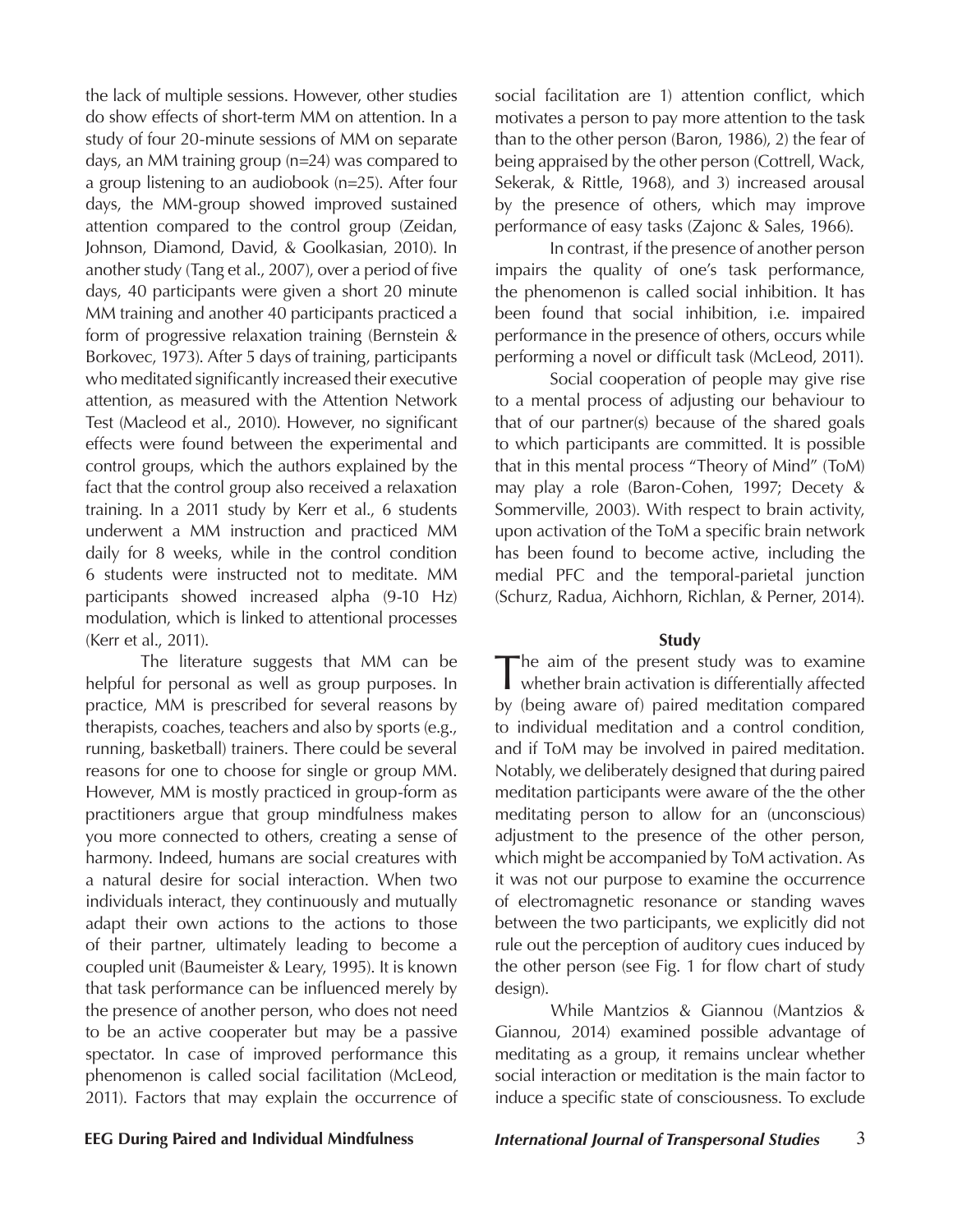

social interaction as the main factor, participants in this study were separated by an opaque blue wooden screen while instructions were given via headphones. As we aimed to examine whether ToM may play a role during paired meditation, participants were informed whether the paired participant was also meditating or not. It was hypothesized that frontal as well as temporal theta and alpha would particularly increase after practicing paired MM in comparison with individual MM and the control condition.

#### **Participants**

A total of 22 healthy subjects (21 women, 1 man) signed up for this study. They enrolled via an online student subject pool ("Sona-systems Ltd.," 1997-2019). All participants were first year Psychology students of the Vrije Universiteit in Amsterdam, The Netherlands. Participants were mostly college friends or acquaintances, signed up as a pair, had no experience in meditating, and were compensated with elective credit points for participation. Other a priori exclusion criteria were hearing problems and physical disorders that could interfere with EEG measurement or for which EEG could pose a health risk (e.g., epilepsy). Thus, all included participants were assumed to be healthy enough to participate in an EEG study and were able to listen to spoken instructions. Participants' mean age was 19.54 years (SD =1.53). For personal reasons, two persons (including the only man) dropped out. The data of the 20 remaining subjects were analysed. The study was approved by the Scientific and Ethical Review Committee (VCWE) of the Faculty of Behavioural and Movement Sciences of the Vrije Universiteit Amsterdam.

### **EEG recordings**

EEG was recorded by means of two Deymed Truscan 32-channel systems in combination with Deymed 19-channel electrode caps and ear clips. Electrode skin impedance was less than 8 kΩ. The electrodes were placed according to the International 10/20 system (Jaspers, 1958). An electrode at Fpz served as the ground electrode. Each participant was connected to a separate EEG device. The two EEG systems were connected to two portable computers with a standard Windows 10 operating system. **Procedure**

After setting up the EEG devices, the participants were asked to plug in their earphones. Thereafter, they performed either paired MM, individual MM or a control condition. The MM was induced by a pre-recorded guided mindfulness meditation translated in Dutch, called the "Three minutes breathing space" (Segal, Williams, & Teasdale, 2002) with a two minute introduction, containing a general instruction to concentrate on oneself while sitting comfortably and to be aware of one's feelings and external sounds. The five minutes introduction and practice were recorded by a Dutch female voice (Stiny-Coops, 2008). Participants were sitting straight up in a chair while the recorded voice told them what to do in a peaceful tone of voice. The participants were instructed to focus on everything they experienced, including momentary thoughts, their mood, and physical sensations, and were instructed to try to put words to their experiences in their mind, and then just to let these thoughts be as they were. After one minute of silence and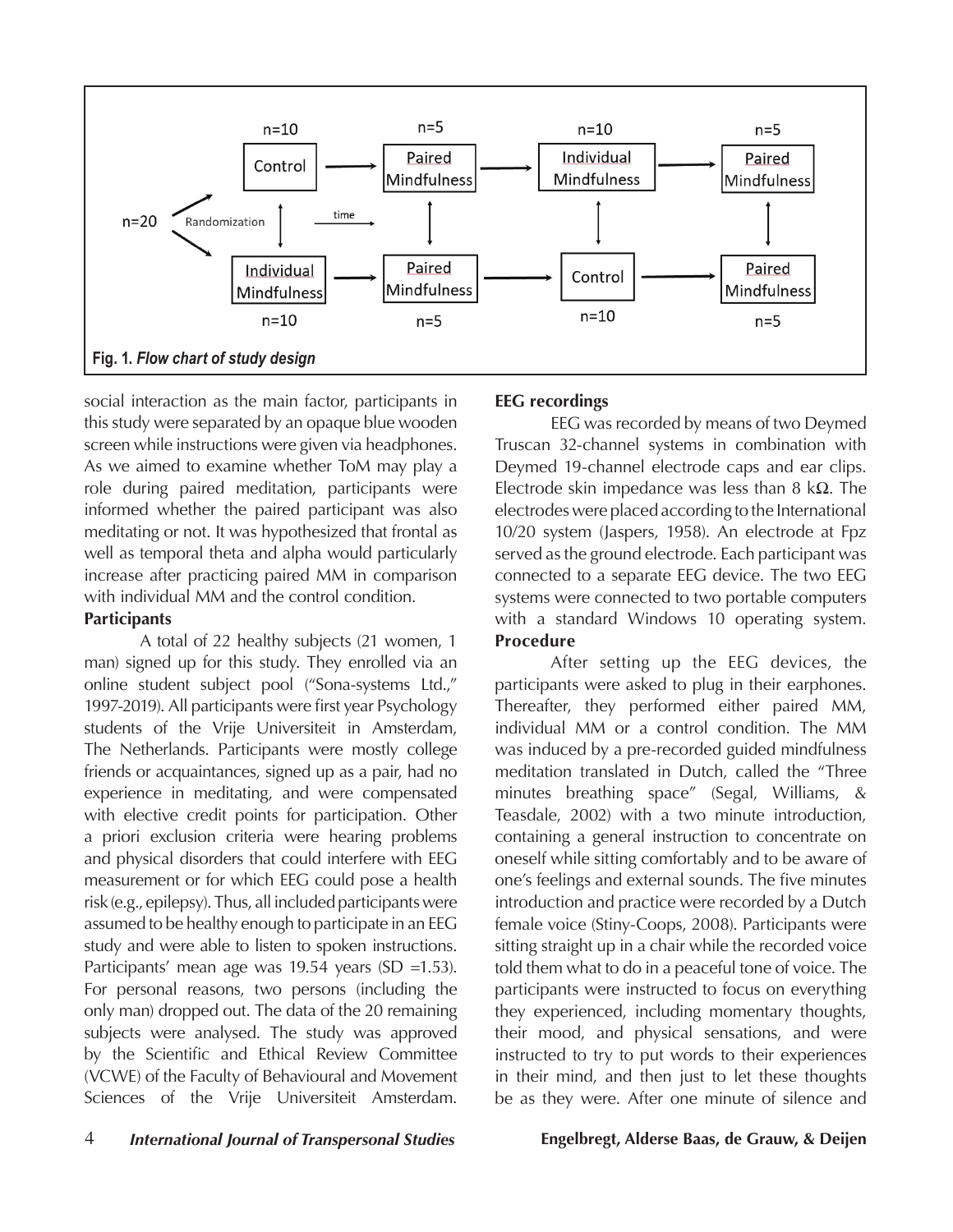another minute of silently focussing on their breath, the subjects were instructed to focus their attention on their whole body. During the final part of the recording, participants were instructed to focus their attention on any feelings of discomfort, tension or resistance in the body. Subjects were instructed to breathe in and to try to get the air towards that 'problem point', and were instructed to try to 'soften' that 'problem point' on the outbreath. Participants were instructed to be open to everything they felt without judgment, and to just let it be.

While undergoing the individual condition, participants sat on the same chairs that were used during the paired MM condition. During this part of the experiment, one of the pair was instructed to practice MM while the other one was merely instructed not do anything for five minutes, or to perform a concentration task. We included this concentration task as second order control condition because there is still debate whether MM can be characterized as a relaxation or as a concentration task. To avoid comparing MM with a similar task as control the condition was averaged across rest and concentration, to eventually establish an intermediate control condition.

In summary, there were three conditions in counterbalanced order: paired mindfulness, individual mindfulness (one MM, one rest) and a an individual control condition (one MM, one concentration). During all sessions, participants were sitting next to each other, separated from each other by means of an opaque screen  $(2 \times 2 \text{ m})$ .

In the concentration task, the participants heard a series of 33 numbers within a duration of 5 min. They were instructed to count how many numbers they heard. A number consisting of two numerals, such as 23, was to be counted as one number. After finishing the task, participants were asked to say their answer aloud. We did not evaluate whether the subjects answered correctly, because the only purpose of this task was to have participants concentrate. In the rest condition, the subjects were instructed to do nothing for 5 minutes.

# **EEG Recordings, Selections**

### **and EEG Transformations**

Concerning the quantitative analyses, Linked Ears (LE) reference, which is the most common used EEG montage and well described in a paper of Lopez et al. (Lopez et al., 2016) was used for the comparison between conditions. Prior to both analyses, EEG recordings were screened by a neurologist for seizure activity and/or other abnormal EEG patterns. There were no signs of any abnormality in the recordings. Artefact-free EEG data were selected for further analysis. Data of EEG recordings were included only when there was a minimum of 20 sec artefact free data. Absolute Power for 4 quadrants (Q, left frontal, right frontal, left temporal and right temporal) and coherence values for, F3, F4, T3 and T4 were analysed by means of the automated FFT tools in the digital program Neuroguide (Version 2.9.4) (Thatcher, 2008). The four Q's were calculated by summarizing absolute values for respectively FP1, F3 (Q1; left frontal), FP2, F4 (Q2; right frontal), T3, T5 (Q3; left temporal) and F4, T6 (Q4, right temporal). Outliers (>2 SD of average power per frequency-range and location) were ignored (a total of 0.5% of the database).

#### *LORETA analysis*

A surface recorded scalp EEG with eyes closed was used for a 3D current density analysis using the LORETA package v20150415. LORETA estimates the current source density  $(\mu V/mm^2)$ distribution of each voxel at 5mm spatial resolution (low resolution) in the Talairach/MNI space. A detailed description of the sLORETA method is provided by Pascual-Marqui (Pascual-Marqui, 2002). The scalp EEG was segmented into 2s segments and converted into cross spectrum files for the discrete frequency range of 4–8 Hz, 8–12 Hz, 12–25 Hz and 4–25 Hz using the sLORETA transformation matrix in order to convert the electrical scalp activity into standardized current density in the cortex. Allowing for the variability of structural brain tissue and conductivity levels in small sample sizes, we used a subject-wise data normalization to eliminate a global source of variability. All 20 subjects were included for the comparison of EEG recordings during individual and paired MM. The statistical comparisons were done using the implemented statistical nonparametric mapping tool. The statistical level was set at *p <* .05. **Statistical Analyses**

To test for differences between paired MM and both individual MM conditions we applied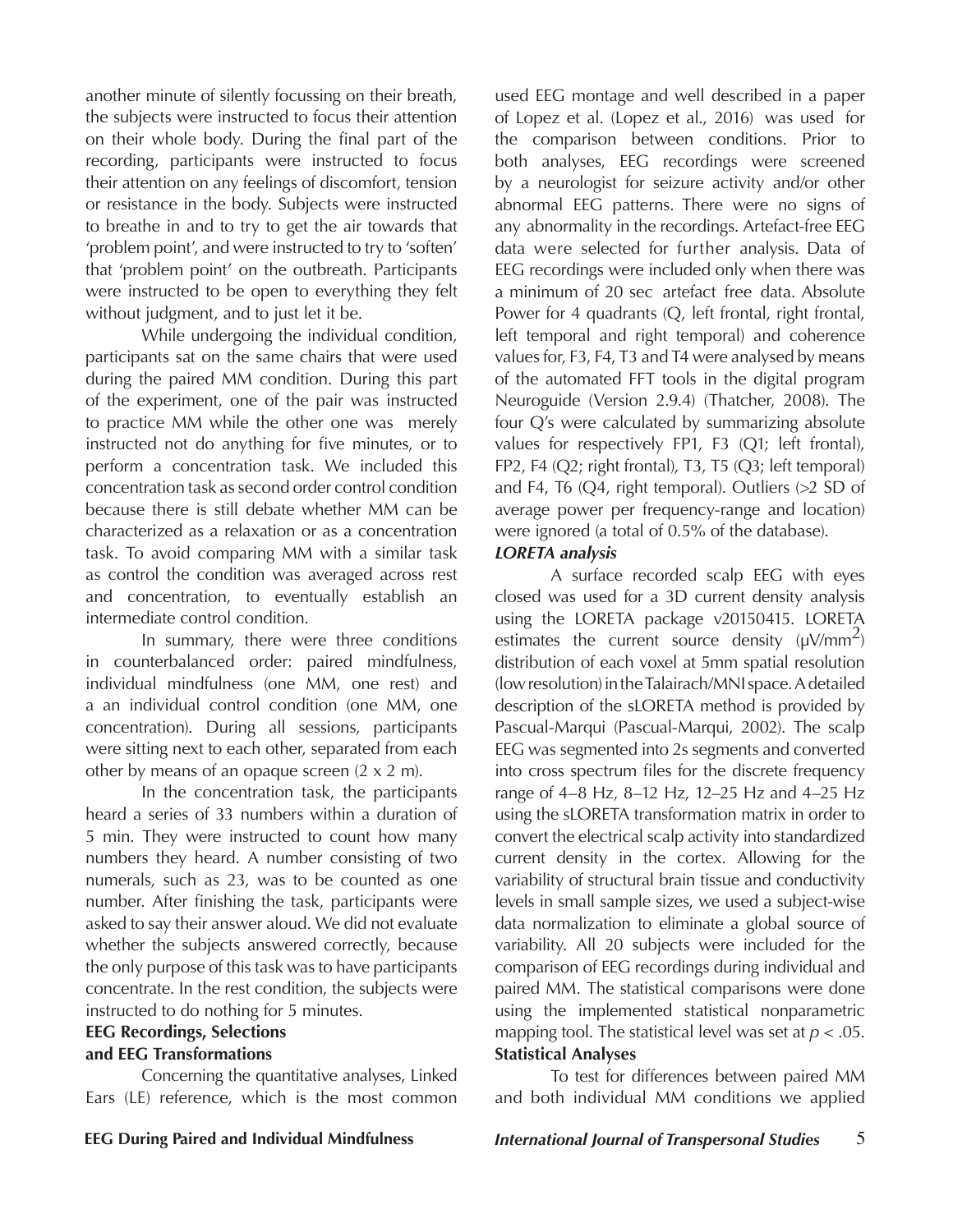repeated measures ANOVA with Condition (3 levels) as within subjects factor. As paired comparisons planned repeated contrasts were applied. Bonferroni correction was applied to correct for multiple testing, with a corrected alfa of .004 (.05/8). The absolute spectral power values at frontal and temporal areas at left and right side (Q1–Q4) during paired MM were compared with those during both individual MM conditions. We did not rule out demographic variables because the group of participants was homogeneous concerning gender (all females), meditation familiarity (not any) or age (first year students with a mean age of 19.54 years, SD =1.53). To ascertain that our 20 participants provided enough power to (dis)confirm the hypotheses, we conducted a power analysis using the program G\* power 3.1.9.4 (Faul, Erdfelder, Lang, & Buchner, 2007). After applying an effect size *partial*  $\eta$ 2 = 0.2 (similar to f = 0.5), correlation = 0.5, and 3 measurements, the obtained power was 0.93 for sample size  $= 11$ .

#### **Results**

ifferences between individual and paired mindfulness meditation (MM) were examined in terms of EEG power and source density distribution. **EEG Power During Paired MM** 

#### **Compared with Other Conditions**

Left-frontally, theta activity was significantly different between the three conditions,  $F(2,32) =$ 3.87,  $p = .031$ , *partial*  $\eta^2 = .19$  (Greenhouse-Geiser).

Planned repeated contrasts indicated that theta activity was higher during the paired MM condition compared to the individual condition *F*(1,16) = 11.81,  $p = .003$ , *partial*  $\eta^2 = .42$ . In addition, left–frontal alpha was different between the three conditions  $F(2,18) = 11.69, p = .003, partial \eta^2 = .41$  (Greenhouse-Geiser). Planned repeated comparisons indicated that left-frontal alpha activity was significantly higher during the paired MM condition compared to the individual condition,  $F(1,17) = 11.82$ ,  $p =$ .003, *partial*  $\eta^2 = .41$ , and compared to the control condition,  $F(1,16) = 11.81$ ,  $p = .003$ , *partial*  $\eta^2 = .42$ . All results of planned comparisons of EEG power across the three conditions are shown in Table 1. These results were significant after Bonferroni correction.

The calculated correlations between EEG power of significant results were high and almost all significant, indicating a high interdependency between the dependent variables (Table 2).

### **sLORETA Results**

The sLORETA analyses revealed a significant increase in the alpha band (8–12 Hz, Fig. 2) for the comparison of paired MM versus individual MM in frontal brain regions, the Middle and Superior Frontal Gyri (estimated Brodmann Areas 10 and 11).

#### **Discussion**

During meditation negative effects for theta (Amihai & Kozhevnikov, 2014; Cahn & Polich, 2006; Lagopoulos et al., 2009; Lehmann et al.,

|                                                                                                                                                                                                                                                                                 |       | <b>Paired MM</b>        |                         | <b>Individual MM</b> |                        | <b>Control</b>                                  |            |                |                 |                |                 |
|---------------------------------------------------------------------------------------------------------------------------------------------------------------------------------------------------------------------------------------------------------------------------------|-------|-------------------------|-------------------------|----------------------|------------------------|-------------------------------------------------|------------|----------------|-----------------|----------------|-----------------|
|                                                                                                                                                                                                                                                                                 |       | Μ                       | <b>SD</b>               | М                    | <b>SD</b>              | M                                               | <b>SD</b>  | p <sup>1</sup> | ES <sup>1</sup> | p <sup>2</sup> | ES <sup>2</sup> |
| LF                                                                                                                                                                                                                                                                              | Theta | 14435824,86             | 9920436,31              | 8526058,31           | 5245140,48             | 11551097,29                                     | 5643737,06 | .003           | .425            | .294           | .07             |
| <b>RF</b>                                                                                                                                                                                                                                                                       | Theta |                         | 10321414,54 10864006,72 | 8949951,55           | 5599395,46             | 11715354,23                                     | 5453902,71 | .424           | .04             | .648           | .01             |
| LT                                                                                                                                                                                                                                                                              | Theta | 10057869,05             | 12724001,27             |                      | 9633860,44 6426285,979 | 7411961,35                                      | 4823161,61 | .867           | .00             | .428           | .04             |
| <b>RT</b>                                                                                                                                                                                                                                                                       | Theta |                         | 11947685,00 11947685,00 | 10016572,94          | 5277559,14             | 8075478,35                                      | 5918078.81 | .384           | .04             | .256           | .08             |
| LF                                                                                                                                                                                                                                                                              | Alpha |                         | 29533860,14 27903946,56 | 11202370,44          | 8289726,22             | 11073770,72                                     | 7738368,88 | .003           | .41             | .003           | .41             |
| <b>RF</b>                                                                                                                                                                                                                                                                       | Alpha |                         | 12270108,25 13360920,80 | 11040277,33          |                        | 7885073,13 11043656,88 7668962,34               |            | .442           | .35             | .558           | .02             |
| LT                                                                                                                                                                                                                                                                              | Alpha | 8725510,47              | 12649514,25             |                      |                        | 15452179.08 15070780.94 15252252.16 16850311.62 |            | .04            | .23             | .114           | .14             |
| <b>RT</b>                                                                                                                                                                                                                                                                       | Alpha | 19391554,44 24408782,81 |                         |                      |                        | 26064777,34 24697264,57 24284329,10 23823067,19 |            | .081           | .16             | .237           | .08             |
| Signicant differences are in presented in bold. MM = mindfulness meditation. M = mean, SD = standard deviation. P1 ES1:<br>Paired MM versus Individual MM P2 ES2: Paired MM versus control. ES = effect size; partial n2<br>L= left, $R =$ right. $F =$ frontal, $T =$ temporal |       |                         |                         |                      |                        |                                                 |            |                |                 |                |                 |

**Table 1.** *Mean and SD of EEG power under the three conditions*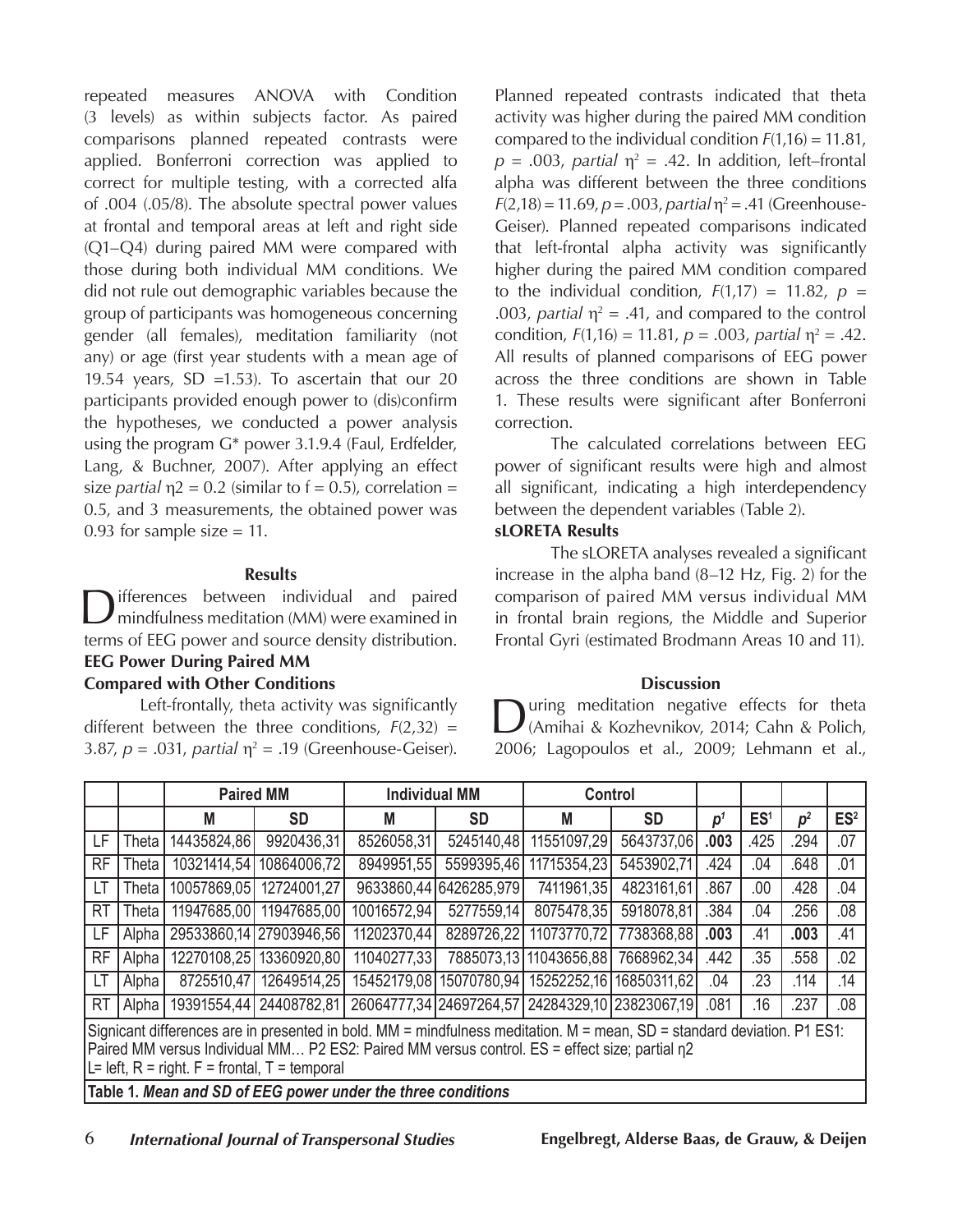|                                                                           | LF      | LF              | LF       | LF       | ΙF       |  |  |  |
|---------------------------------------------------------------------------|---------|-----------------|----------|----------|----------|--|--|--|
|                                                                           | alpha   | theta2          | alpha2   | theta3   | alpha 3  |  |  |  |
| LF theta                                                                  | $.69**$ | $.83***$<br>.31 |          | $.58*$   | $.46*$   |  |  |  |
| LF alpha                                                                  |         | .34             | $.71***$ | $.77***$ | $.89**$  |  |  |  |
| LF theta2                                                                 |         |                 | $.47*$   | $.65***$ | $.77***$ |  |  |  |
| LF alpha2                                                                 |         |                 |          | $.68**$  | $.71***$ |  |  |  |
| LF theta 3                                                                |         |                 |          |          | $.76***$ |  |  |  |
| $* p < .05 ** p < .005$ 2 = individual 3 = control                        |         |                 |          |          |          |  |  |  |
| Table 2. Pearson correlations between EEG power of<br>significant effects |         |                 |          |          |          |  |  |  |

2012) and alpha (Amihai & Kozhevnikov, 2014; Berkovich-Ohana, Glicksohn, & Goldstein, 2012; Cahn & Polich, 2006; Lehmann et al., 2012) spectral EEG power have been found. On the contrary, also positive effects for theta (Cahn & Polich, 2006; Lagopoulos et al., 2009; Lehmann et al., 2012; Tim Lomas, Edginton, Cartwright, & Ridge, 2014; Takahashi et al., 2005) have been reported. Notably, the current study confirms literature, which suggests an increase of alpha and theta (Cahn & Polich, 2006; Lagopoulos et al., 2009; Takahashi et al., 2005) activity (EEG power) during meditation. In the present study, however, this increase occurs left frontally for alpha and theta activity, only when meditating together. Although an increase in alpha and theta activity during MM could be expected from some previous studies, it is remarkable that in the present study this increase occurs after a very short instruction to participants with no previous

experience in meditation. Our study seems to support the idea that MM is more than mere relaxation. Interestingly, in the current study, only practicing MM together increased left-frontal alpha and theta EEG activity. The latter is in accordance with Mantzios et al. (Mantzios & Giannou, 2014). However, it is contrary to the recent findings of Matiz et al. (Matiz, Fabbro, & Crescentini, 2017), who found no specific benefit of meditating in groups compared to individual meditation. For the present results, implying that the knowledge to meditate with someone else increases specific brain activity, various explanations may be valid. Although participants were separated by a screen, the merely knowledge of the presence of another person practicing MM may have caused social facilitation (McLeod, 2011), increasing the effects the MM practice as a result of higher arousal (Zajonc & Sales, 1966). Another explanation might be the activation of ToM. The shared goal of people who are meditating together may have led to adjusting their meditation effort to each other, thereby increasing the activity of the prefrontal cortex (Baron-Cohen, 1997; Decety & Sommerville, 2003). Although it was not our purpose to examine, it may yet be the case that transpersonal processes have been occurred. Thus, separate from social facilitation or theory of mind, the increased brain activation while practicing MM in pairs may just be the result of expanded consciousness beyond the usual ego boundaries and the limitations of time and space



**Fig. 2.** *Results of sLORETA analysis for 8-12 Hz. activity. An increase of 8-12 Hz activity is revealed during paired Mindfulness compared to individual Mindfulness.*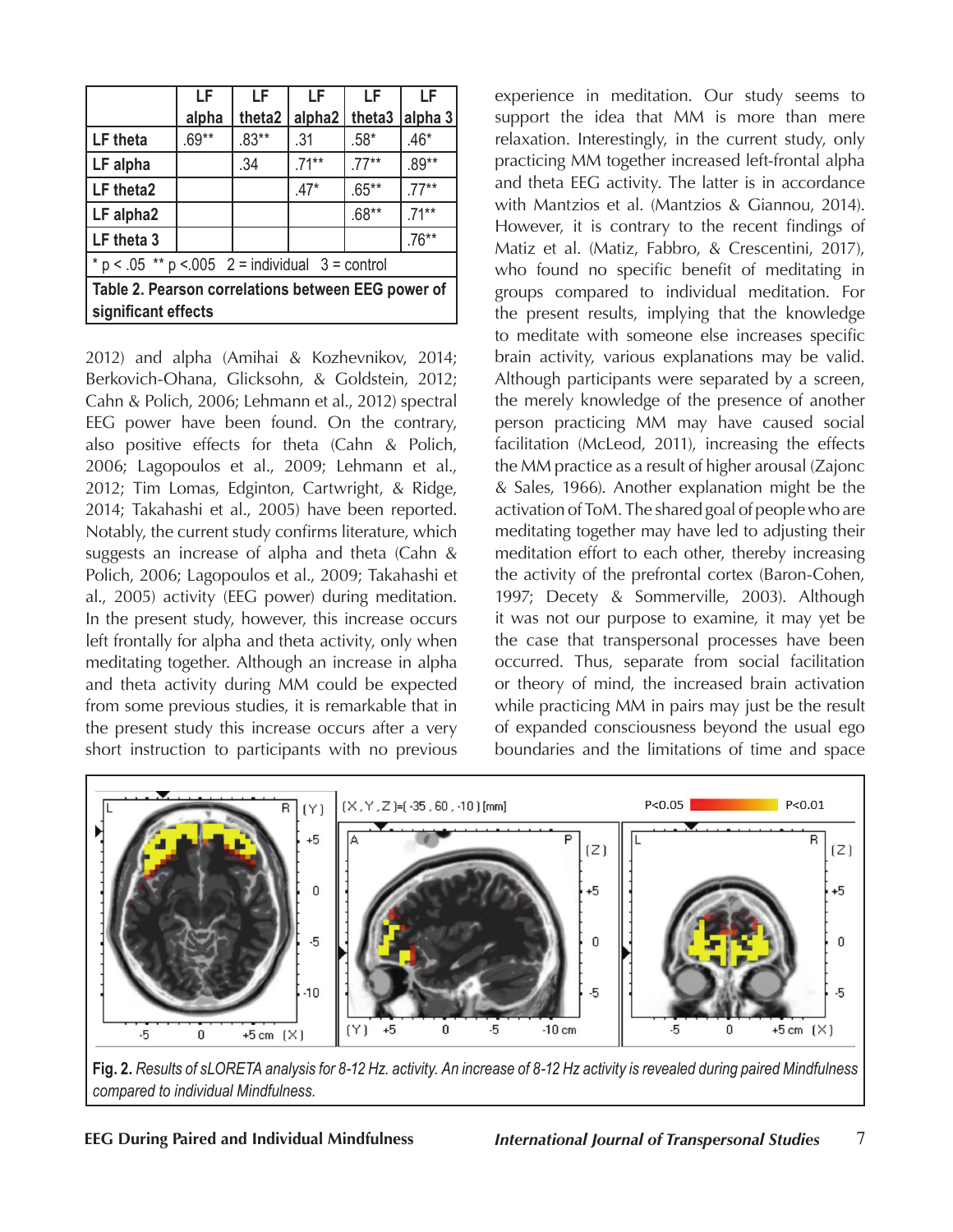(Grof, 2016). It has been argued that transpersonal and extra-sensory events such as intuition might be associated with a multidimensional space/time brain structure, being open to external electromagnetic and quantum fields (Meijer, 2014). Thus, two meditating minds, being part of a universal quantum field, may be connected by electromagnetic fields, reflected by resonance and standing waves. In case we exclusively aimed to study transpersonal experiences and "wave superimposition," excluding proximity reactance, we should have utilized two rooms separating paired and individual conditions. Moreover, neither participant would have been aware of the presence of the other. If knowledge of the other person is removed resonance or standing wave and wave superimposition could have been tested. Although we have no evidence that wave superimposition may have occurred, we cannot exclude the possibility. As a consequence, in addition to higher arousal resulting from social facilitation and the involvement of ToM activation, superimposition of electromagnetic waves may be involved.As it seems that practicing MM together may activate ToM it seems useful that for instance MM therapists could consider practicing MM along with the client or offer mindfulness groups. However, up until now no studies have been performed concerning the effects of practicing MM on brain networks activated by ToM or on coherent brain activity of MM practitioners. Notably, one study in transcendental meditation (TM) has focused on the influence of social interaction on coherent brain activity, comparing EEG coherence during practicing TM alone or in pairs (Newandee & Reisman, 1996). During group TM, a significant increase in intrasubject alpha coherence was observed compared to individual meditation sessions. The higher alpha activity in each subject in the group meditation session suggests that there is a shared mental process of two participants meditating together. Although TM is a very distinct practice from MM, it might be useful to consider studying intrasubject as well as inter subject EEG coherence in individual and paired MM in future studies.

Unfortunately, we have no data on behavioral or subjective effects. It would be interesting to include behavioral measures and subjective reports in future studies. At this point we can only speculate about clinical relevance of our findings. Mere changes in EEG are not necessarily related to changes in behaviour, cognition or subjective experiences (Engelbregt et al., 2016). However, it is interesting that alpha and theta activity increases while practicing together. Specifically, when taking into account that participants were inexperienced meditators only receiving a two-minute introduction and practicing MM for only three minutes.

There are some limitations of the present study. As our sample consisted of educated women in the age range of 18-24 years, the generalizability of the findings is limited. Tasks of this study had a brief duration of only five minutes. Pairs of subjects were tested, divided by a screen, in the same room. Because they closed their eyes during task performance and wore headphones with instructions, there was no physical interaction between participants. This setup was useful in order to keep subjects blind to others' physical appearance and yet give individuals a sense of intersubjective connection while controlling for other aspects of social interaction. However, the data can hardly be used to generalize to everyday social situations.

In conclusion, we found changes in frontal alpha and theta activity in participants' EEG during a short, easy to understand mindfulness task while practicing together as a pair while participants were physically separated from their research partner. Although results of the current study are promising, much more data need to be collected to draw firmer conclusions. Future publications should focus on possible theories about the mechanisms underlying the phenomena discussed here.

#### **Conflict of Interest Statement**

All authors declare that they had no conflicts of interest. There was no specific funding for this study neither did any of the authors receive any grants or honoraria with relation to this study.

#### **Ethics Statement**

All procedures performed in studies involving human participants were in accordance with the ethical standards of the institutional and/or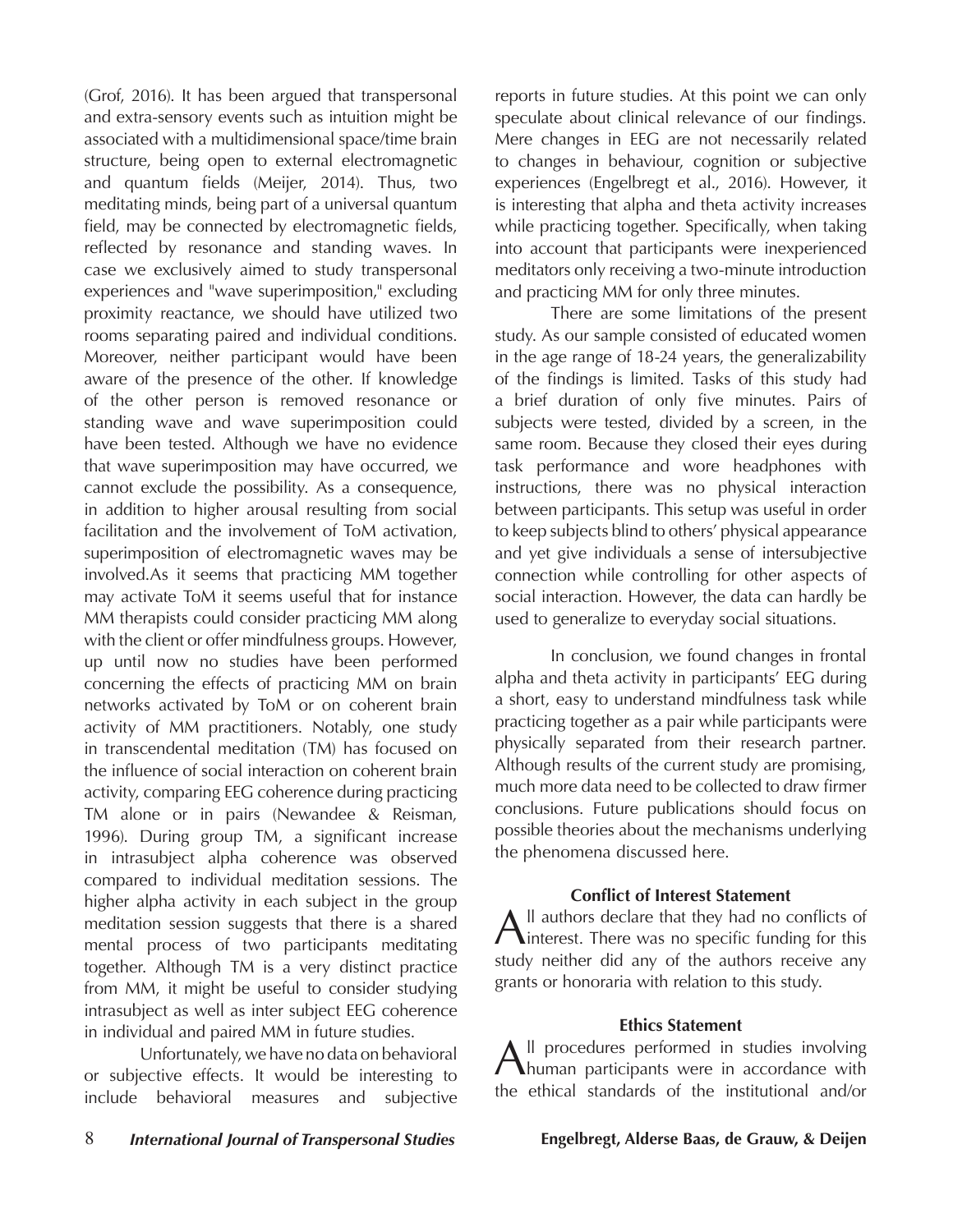national research committee and with the 1964 Helsinki declaration and its later amendments or comparable ethical standards.

The study was approved by the Scientific and Ethical Review Committee at the Faculty of Psychology and Education (VCWE) at the VU University of Amsterdam. Date: 07 Nov 2016, File: VCWE-2016-199. Informed consent was obtained from all individual participants included in the study.

#### **References**

- Amihai, I., & Kozhevnikov, M. (2014). Arousal vs. relaxation: A comparison of the neurophysiological and cognitive correlates of Vajrayana and Theravada meditative practices. *PLoS One, 9*(7), e102990. https://doi.org/10.1371/journal.pone.0102990
- Asada, H., Fukuda, Y., Tsunoda, S., Yamaguchi, M., & Tonoike, M. (1999). Frontal midline theta rhythms reflect alternative activation of prefrontal cortex and anterior cingulate cortex in humans. *Neuroscience Letters, 274*(1), 29–32. https://doi.org/10.1016/S0304-3940(99)00679-5
- Baron-Cohen, S. (1997). *Mindblindness: An essay on autism and theory of mind*. MIT Press.
- Baron, R. S. (1986). Distraction-conflict theory: Progress and problems. *Advances in Experimental Social Psychology, 19*, 1–40. https://doi.org/10.1016/S0065-2601(08)60211-7
- Baumeister, R. F., & Leary, M. R. (1995). The need to belong: Desire for interpersonal attachments as a fundamental human motivation. *Psychological Bulletin, 117*(3), 497. https://doi. org/10.1037/0033-2909.117.3.497
- Berkovich-Ohana, A., Glicksohn, J., & Goldstein, A. (2012). Mindfulness-induced changes in gamma band activity—implications for the default mode network, self-reference and attention. *Clinical Neurophysiology, 123*(4), 700–710. https://doi. org/10.1016/j.clinph.2011.07.048
- Bernstein, D. A., & Borkovec, T. D. (1973). *Progressive relaxation training: A manual for the helping professions*. Reseach Press.
- Cahn, B. R., & Polich, J. (2006). Meditation states and traits: EEG, ERP, and neuroimaging studies. *Psychological Bulletin, 132*(2), 180–211. https:// doi.org/10.1037/0033-2909.132.2.180
- Castellanos, F. X., Di Martino, A., Craddock, R. C., Mehta, A. D., & Milham, M. P. (2013). Clinical applications of the functional connectome. *Neuroimage, 80*, 527–540. https://doi.org/10.1016/j. neuroimage.2013.04.083
- Cebolla i Martí, A. J., Demarzo, M., Martins, P., Soler, J., & García Campayo, J. (2017). Unwanted effects: Is there a negative side of meditation? A multicentre survey. *PLoS One, 12*(9), e0183137. https://doi.org/10.1371/journal.pone.0183137
- Chiesa, A., & Serretti, A. (2010). A systematic review of neurobiological and clinical features of mindfulness meditations. *Psychological Medicine, 40*(8), 1239–1252. https://doi.org/10. 1017/S0033291709991747
- Chow, T., Javan, T., Ros, T., & Frewen, P. (2016). EEG dynamics of mindfulness meditation versus alpha neurofeedback: A sham-controlled study. *Mindfulness, 8*(3), 572–584. https://doi. org/10.1007/s12671-016-0631-8
- Cottrell, N. B., Wack, D. L., Sekerak, G. J., & Rittle, R. H. (1968). Social facilitation of dominant responses by the presence of an audience and the mere presence of others. *Journal of Personality and Social Psychology, 9*(3), 245– 250. https://doi.org/10.1037/h0025902
- Creswell, J. D., Pacilio, L. E., Lindsay, E. K., & Brown, K. W. (2014). Brief mindfulness meditation training alters psychological and neuroendocrine responses to social evaluative stress. *Psychoneuroendocrinology, 44*, 1–12. https://doi.org/10.1016/j.psyneuen.2014.02.007
- Dahl, C. J., Lutz, A., & Davidson, R. J. (2015). Reconstructing and deconstructing the self: Cognitive mechanisms in meditation practice. *Trends in Cognitive Sciences, 19*(9), 515–523. https://doi.org/10.1016/j.tics.2015.07.001
- Decety, J., & Sommerville, J. A. (2003). Shared representations between self and other: A social cognitive neuroscience view. *Trends in Cognitive Sciences, 7*(12), 527–533. https://doi. org/10.1016/j.tics.2003.10.004
- Dobkin, P. L., Irving, J. A., & Amar, S. (2012). For whom may participation in a mindfulness-based stress reduction program be contraindicated? *Mindfulness, 3*(1), 44–50. https://doi.org/10.1007/ s12671-011-0079-9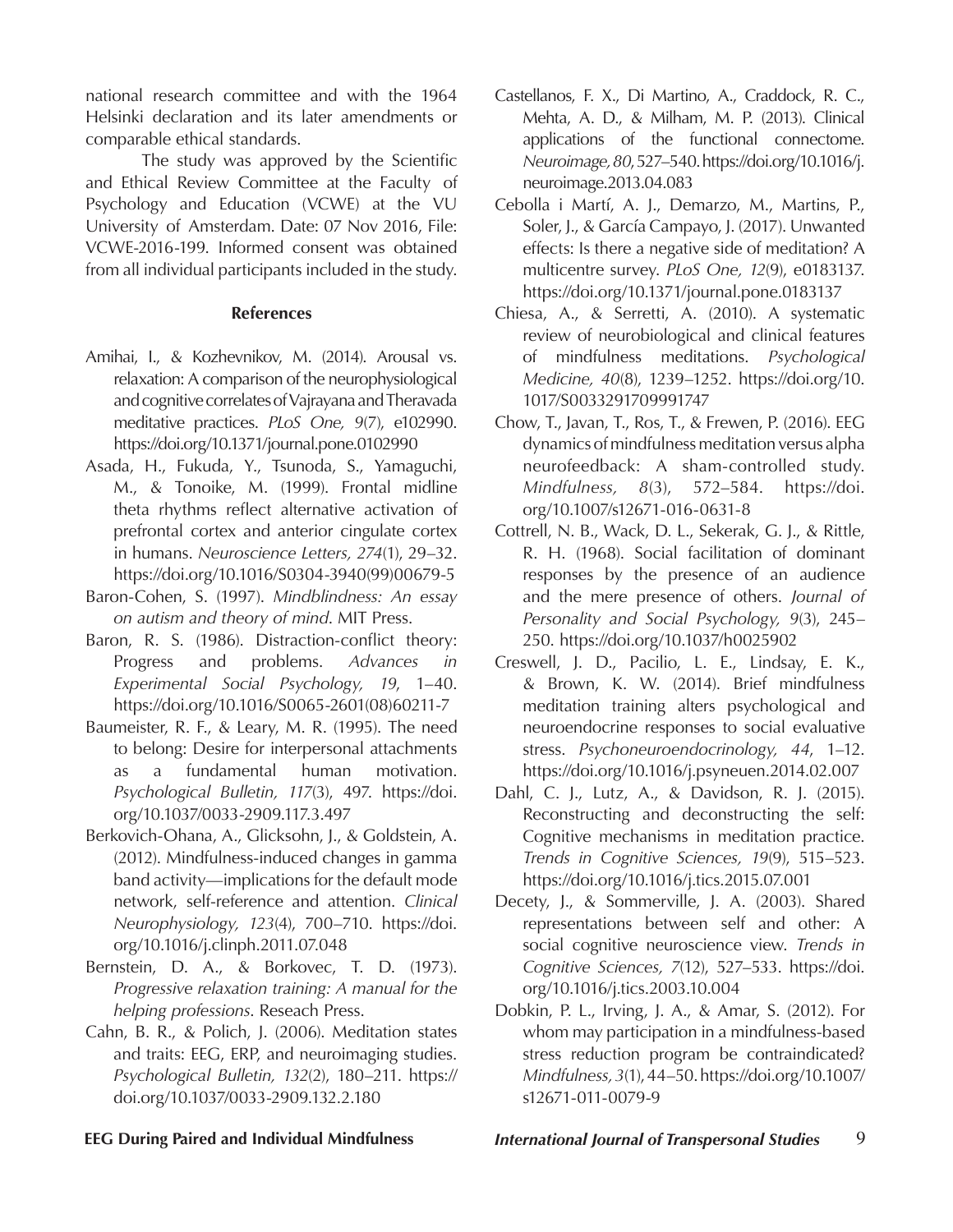- Engelbregt, H. J., Keeser, D., van Eijk, L., Suiker, E. M., Eichhorn, D., Karch, S., Deijen, J. B., & Pogarell, O. (2016). Short and long-term effects of sham-controlled prefrontal EEGneurofeedback training in healthy subjects. *Clinical Neurophysiology, 127*(4), 1931–1937. https://doi.org/10.1016/j.clinph.2016.01.004
- Faul, F., Erdfelder, E., Lang, A.-G., & Buchner, A. (2007). G\* Power 3: A flexible statistical power analysis program for the social, behavioral, and biomedical sciences. *Behavior Research Methods, 39*(2), 175–191. https://doi. org/10.3758/BF03193146
- Grof, S. (2016). *Realms of the human unconscious: Observations from LSD research*: Souvenir Press.
- Hilton, L., Maher, A. R., Colaiaco, B., Apaydin, E., Sorbero, M. E., Booth, M., Shanman, R. M., & Hempel, S. (2017). Meditation for posttraumatic stress: Systematic review and meta-analysis. *Psychological Trauma, 9*(4), 453–460. https:// doi.org/10.1037/tra0000180
- Ho, R. T. H., Wan, A. H. Y., Chan, J. S. M., Ng, S. M., Chung, K. F., & Chan, C. L. W. (2017). Study protocol on comparative effectiveness of mindfulness meditation and qigong on psychophysiological outcomes for patients with colorectal cancer: A randomized controlled trial. *BMC Complementary and Alternative Medicine, 17*(1), 390. https://doi.org/10.1186/s12906-017- 1898-6
- Jaspers, H. H. (1958). The ten-twenty electrode system of the International Federation. *Electroencephalography and Clinical Neurophysiology, 10*, 371–375. https://doi.org/10.1016/0013-4694 (58)90051-8
- Kabat-Zinn, J. (1994). *Wherever you go, there you are: Mindfulness meditation in everyday life*. Hyperion.
- Kerr, C. E., Jones, S. R., Wan, Q., Pritchett, D. L., Wasserman, R. H., Wexler, A., Villanueva, J. J., Shaw, J. R., Lazar, S. W., Kaptchuk, T. J., Litenberg, R., Hämäläinen, M. S., & Moore, C. I. (2011). Effects of mindfulness meditation training on anticipatory alpha modulation in primary somatosensory cortex. *Brain Research Bulletin, 85*(3–4), 96–103. https://doi.org/10.1016/j.brain resbull.2011.03.026
- Lagopoulos, J., Xu, J., Rasmussen, I., Vik, A., Malhi, G. S., Eliassen, C. F., Arntsen, I. E., Saether, J. G., Hollup, S., Holen, A., Davanger, S., & Ellingsen, Ø. (2009). Increased theta and alpha EEG activity during nondirective meditation. *Journal of Alternative and Complementary Medicine, 15*(11), 1187–1192. https://doi.org/10.1089/ acm.2009.0113
- Lehmann, D., Faber, P. L., Tei, S., Pascual-Marqui, R. D., Milz, P., & Kochi, K. (2012). Reduced functional connectivity between cortical sources in five meditation traditions detected with lagged coherence using EEG tomography. *Neuroimage, 60*(2), 1574–1586. https://doi.org/10.1016/j.neuro image.2012.01.042
- Lomas, T., Cartwright, T., Edginton, T., & Ridge, D. (2015). A qualitative analysis of experiential challenges associated with meditation practice. *Mindfulness, 6*(4), 848–860. https://doi.org/10.10 07/s12671-014-0329-8
- Lomas, T., Edginton, T., Cartwright, T., & Ridge, D. (2014). Men developing emotional intelligence through meditation? Integrating narrative, cognitive and electroencephalography (EEG) evidence. *Psychology of Men & Masculinity, 15*(2), 213–224. https://doi.org/10.1037/a0032191
- Lomas, T., Medina, J. C., Ivtzan, I., Rupprecht, S., & Eiroa-Orosa, F. J. (2018). A systematic review of the impact of mindfulness on the well-being of healthcare professionals. *Journal of Clinical Psychology, 74*(3), 319–355. https://doi.org/10.1002/jclp.22515
- Lopez, S., Gross, A., Yang, S., Golmohammadi, M., Obeid, I., & Picone, J. (2016). *An analysis of two common reference points for EEGs.* Paper presented at the 2016 IEEE Signal Processing in Medicine and Biology Symposium (SPMB). https://doi.org/10.1109/SPMB.2016.7846854
- Macleod, J. W., Lawrence, M. A., McConnell, M. M., Eskes, G. A., Klein, R. M., & Shore, D. I. (2010). Appraising the ANT: Psychometric and theoretical considerations of the Attention Network Test. *Neuropsychology, 24*(5), 637– 651. https://doi.org/10.1037/a0019803
- Mantzios, M., & Giannou, K. (2014). Group vs. single mindfulness meditation: Exploring avoidance, impulsivity, and weight management in two separate mindfulness meditation settings.
- 10 *International Journal of Transpersonal Studies* **Engelbregt, Alderse Baas, de Grauw, & Deijen**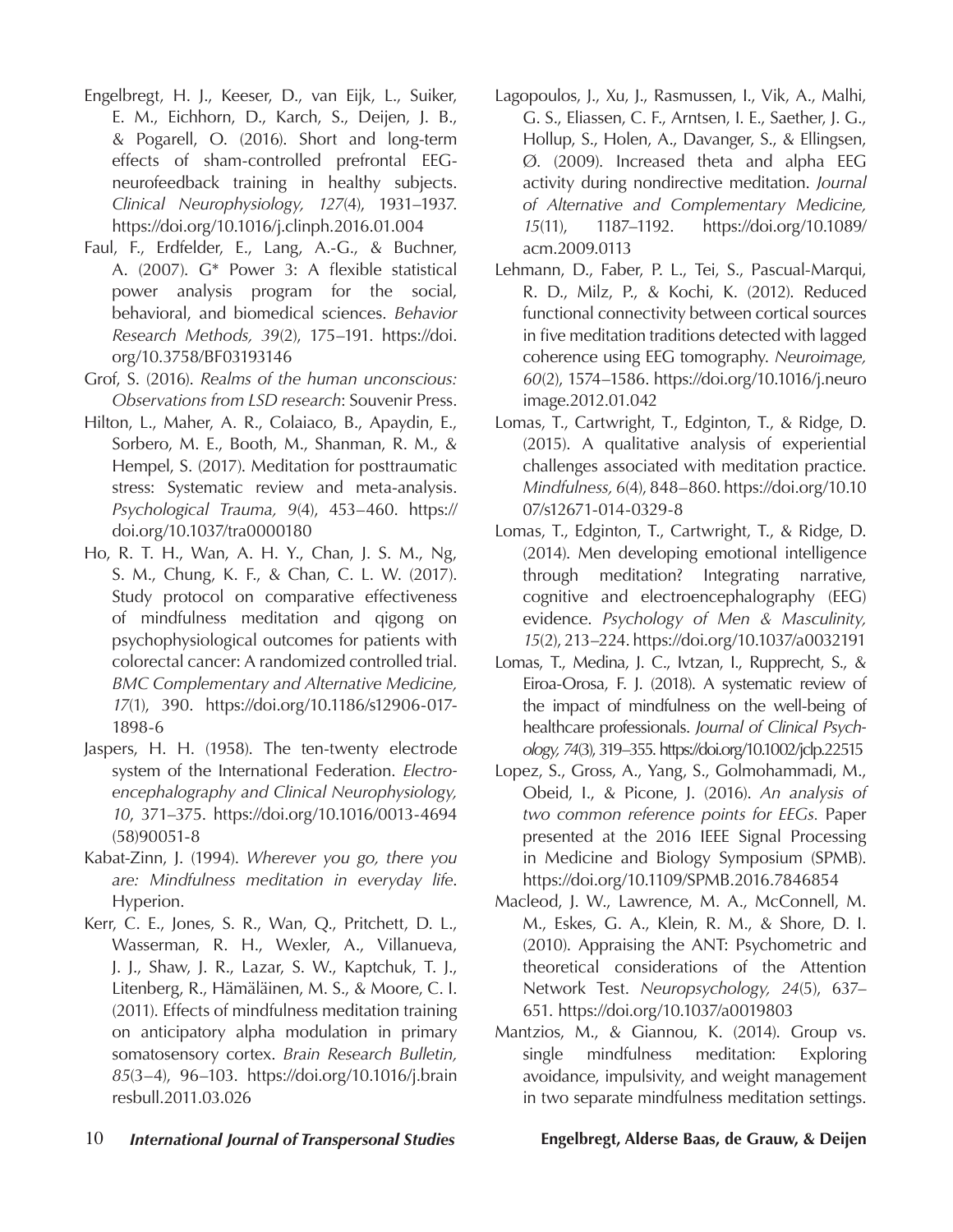*Applied Psychology: Health and Well-Being, 6*(2), 173–191. https://doi.org/10.1111/aphw.12023

- Matiz, A., Fabbro, F., & Crescentini, C. (2017). Single vs. Group mindfulness meditation: Effects on personality, religiousness/spirituality, and mindfulness skills. *Mindfulness, 9*(4), 1236– 1244. https://doi.org/10.1007/s12671-017-0865-0
- McLeod, S. (2011). McLeod, S. A. (2011, October 24). *Social facilitation*. Simply Psychology. www. simplypsychology.org/Social-Facilitation.html
- Meijer, D. K. (2014). The extended brain: Cyclic information flow in a quantum physical realm. *NeuroQuantology, 12*(2), 180–200. https://doi. org/10.14704/nq.2014.12.2.754
- Minda, J. P., Cho, J., Nielsen, E., & Zhang, M. (2019). Mindfulness and legal practice: A preliminary study of the effects of mindfulness meditation and stress reduction in lawyers. *PsyArXiv Preprints*. https://doi.org/10.31234/osf.io/6zs5g
- Newandee, D. A., & Reisman, S. S. (1996). *Measurement of the electroencephalogram (EEG) coherence in group meditation.* Paper presented at the Proceedings of the IEEE 22nd Annual Northeast Bioengineering Conference. https://doi.org/10.1109/NEBC.1996.503234
- Pascual-Marqui, R. D. (2002). Standardized lowresolution brain electromagnetic tomography (sLORETA): technical details. *Methods and Findings in Experimental & Clinical Pharmacology, 24* (Suppl D), 5–12. Retrieved from https://www. ncbi.nlm.nih.gov/pubmed/12575463
- Schuman, M. (1980). The psychophysiological model of meditation and altered states of consciousness: A critical review. In J. M. Davidson & Richard J. Davidson (Eds.), *The Psychobiology of Consciousness* (pp. 333–378): Springer. https:// doi.org/10.1007/978-1-4684-3456-9\_13
- Schurz, M., Radua, J., Aichhorn, M., Richlan, F., & Perner, J. (2014). Fractionating theory of mind: A meta-analysis of functional brain imaging studies. *Neuroscience & Biobehavioral Reviews, 42*, 9–34. https://doi.org/10.1016/j. neubiorev.2014.01.009
- Segal, Z. V., Williams, J. M. G., & Teasdale, J. D. (2002). *Mindfulness-based cognitive therapy for depression: A new approach to preventing relapse*. Guilford Press.
- Shapiro, D., & Walsh, R. (1984). *Meditation: Classic and contemporary approaches*. Aldine.
- Shapiro Jr, D. H. (1992). Adverse effects of meditation: A preliminary investigation of long-term meditators. *International Journal of Psychosomatics, 39*(1–4), 62–67.
- Sona-systems Ltd. (1997–2019). Sona-systems Ltd. Author. Retrieved from https://www.sona-systems.com
- Stiny-Coops, N. (2008). Drie Minuten Ademruimte. Retrieved from https://www.in-balans-metonrust.nl/2008/11/de-3-minuten-ademruimtemindfulness.html#wat
- Takahashi, T., Murata, T., Hamada, T., Omori, M., Kosaka, H., Kikuchi, M., Yoshida, H., & Wada, Y. (2005). Changes in EEG and autonomic nervous activity during meditation and their association with personality traits. *International Journal of Psychophysiology, 55*(2), 199–207. https://doi. org/10.1016/j.ijpsycho.2004.07.004
- Tang, Y. Y., Ma, Y., Wang, J., Fan, Y., Feng, S., Lu, Q., Yu, Q., Sui, D., Rothbart, M. K., Fan, M., & Posner, M. I. (2007). Short-term meditation training improves attention and self-regulation. *Proceedings of the National Academy of Sciences USA, 104*(43), 17152–17156. https:// doi.org/10.1073/pnas.0707678104
- Thatcher, R. W. (2008). Normative EEG databases and EEG biofeedback. *Journal of Neurotherapy, 2*(4), 8–39. https://doi.org/10.1300/J184v02n04\_02
- Tsai, J.-F., Jou, S.-H., Cho, W., & Lin, C.-M. (2013). Electroencephalography when meditation advances: A case-based time-series analysis. *Cognitive Processing, 14*(4), 371–376. https:// doi.org/10.1007/s10339-013-0563-3
- Van Dam, N. T., van Vugt, M. K., Vago, D. R., Schmalzl, L., Saron, C. D., Olendzki, A., Meisssner, T., Lazar, S. W., Kerr, C. E., Gorchov, J., Kieran, C. R. F., Field, B. A., Britton, W. B., Brefczynski-Lewis, J. A., & Meyer, D. E. (2018). Mind the hype: A critical evaluation and prescriptive agenda for research on mindfulness and meditation. *Perspectives on Psychological Science, 13*(1), 36– 61. https://doi.org/10.1177/1745691617709589
- Van Gordon, W., Shonin, E., & Garcia-Campayo, J. (2017). *Are there adverse effects associated with mindfulness?* SAGE. https://doi.org/10.1177/0004 867417716309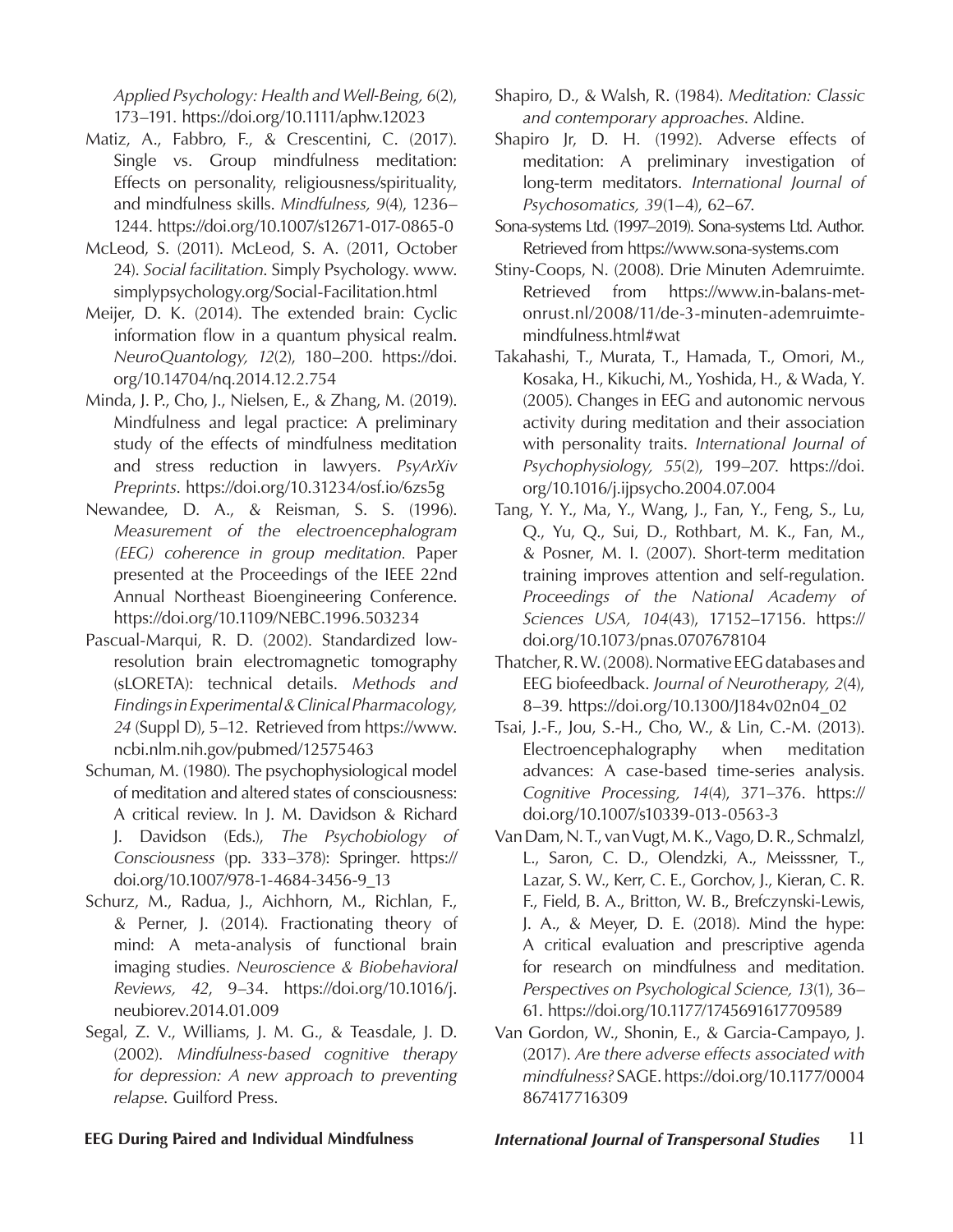- Zajonc, R. B., & Sales, S. M. (1966). Social facilitation of dominant and subordinate responses. *Journal of Experimental Social Psychology, 2*(2), 160–168. https://doi.org/10.1016/0022-1031(66)90077-1
- Zeidan, F., Johnson, S. K., Diamond, B. J., David, Z., & Goolkasian, P. (2010). Mindfulness meditation improves cognition: Evidence of brief mental training. *Consciousness & Cognition, 19*(2), 597– 605. https://doi.org/10.1016/j.concog.2010.03.014
- Zieff, G. (2017). Ancient roots—modern applications: Mindfulness as a novel intervention for cardiovascular disease. *Medical Hypotheses, 108*, 57– 62. https://doi.org/10.1016/j.mehy.2017.08.001

#### **Corresponding Author**

Jan Berend Deijen, PhD, Section Clinical Neuropsychology, Vrije Universiteit, Amsterdam, The Netherlands.

E-mail: j.b.deijen@vu.nl

#### **About the Authors**

*Hessel Engelbregt, PhD Student,* is founder of Hersencentrum, a multicenter and multi specialism mental health institute in the Netherlands where he now serves as chairman of the umbrella organization's board of directors. In addition, he works part-time as a licensed psychotherapist and as Teamleader Junior Researchers at 'Mental Health Care' (GGZ; ggz.nl). Currently he is finalizing his PhD program at Ludwig Maximillians University Munich under supervision of Prof. Dr. med. Oliver Pogarell. The PhD study mainly focuses on non-invasive brain stimulation. In the lab of Research Director Ass. Prof. Jan Berend Deijen at GGZ and Vrije Universiteit, Hessel's present research is focused on inter-subject EEG coherence, the effects of autonomous sensory meridian response (ASMR) and binaural beats on brain activity.

*Hugo Alderse Baas, MA,* studied Clinical Neuropsychology at the Faculty of Behavioural- and Movement Sciences of the Vrije Universiteit in Amsterdam. In addition to his master thesis on EEG Coherence in Mindfulness Meditation he completed a second master thesis on determining the necessary cognitive functions for talent identification in professional (pre-) adolescent soccer players. After his graduation in 2017 he has been working at Centrum Indicatiestelling Zorg (Center Indication setting Care) as 'assessor care indication' and since 2019 he is working as ambulatory care worker at Stichting Zorgeloos Ambulant, a mental health care organization in Amsterdam.

*Sietske de Grauw, MA,* studied Clinical Neuropsychology at the Faculty of Behavioural- and Movement Sciences of the Vrije Universiteit in Amsterdam. Her master thesis concerned the effects of meditation on EEG coherence in healthy adults. After her graduation in 2018 she has been working as a psychologist at Prodeba, an institute for treatment of developmental disorders such as ADHD, autism and anxiety disorders in children and young adults. Thereafter she has been working at Laurens, an institute for elderly care and since 2021 she is working as a psychologist at Novicare, a center for treatment and guidance of physical and mental health problems in elderly and people with intellectual disability.

*Jan Berend Deijen, PhD,* is Associate Professor at the Section Clinical Neuropsychology of the Faculty of Behavioural- and Movement Sciences of the Vrije Universiteit, Amsterdam. His past research include the cognitive effects of nutrients, neuropsychological markers of Parkinson's disease, and the relationship of growth hormone (GH) and insulin-like growth factor 1 (IGF-1) with (age-related decline in) cognitive functions. For the pharmaceutical industry he studied the cognitive effects of antidepressants, contraceptives and hypnotics, and for the Dutch government the psychological implications of aeroplane noise and the introduction of the Euro in The Netherlands. After his retirement in November 2018 he continued working for the Vrije Universiteit (hospitality) and started to work at Hersencentrum Mental Health Institute Amsterdam. His present research is focused on the effects of mindfulness, breathwork, autonomous sensory meridian response (ASMR) and binaural beats on mood, cognitive functions, brain activity and inter-subject EEG coherence.